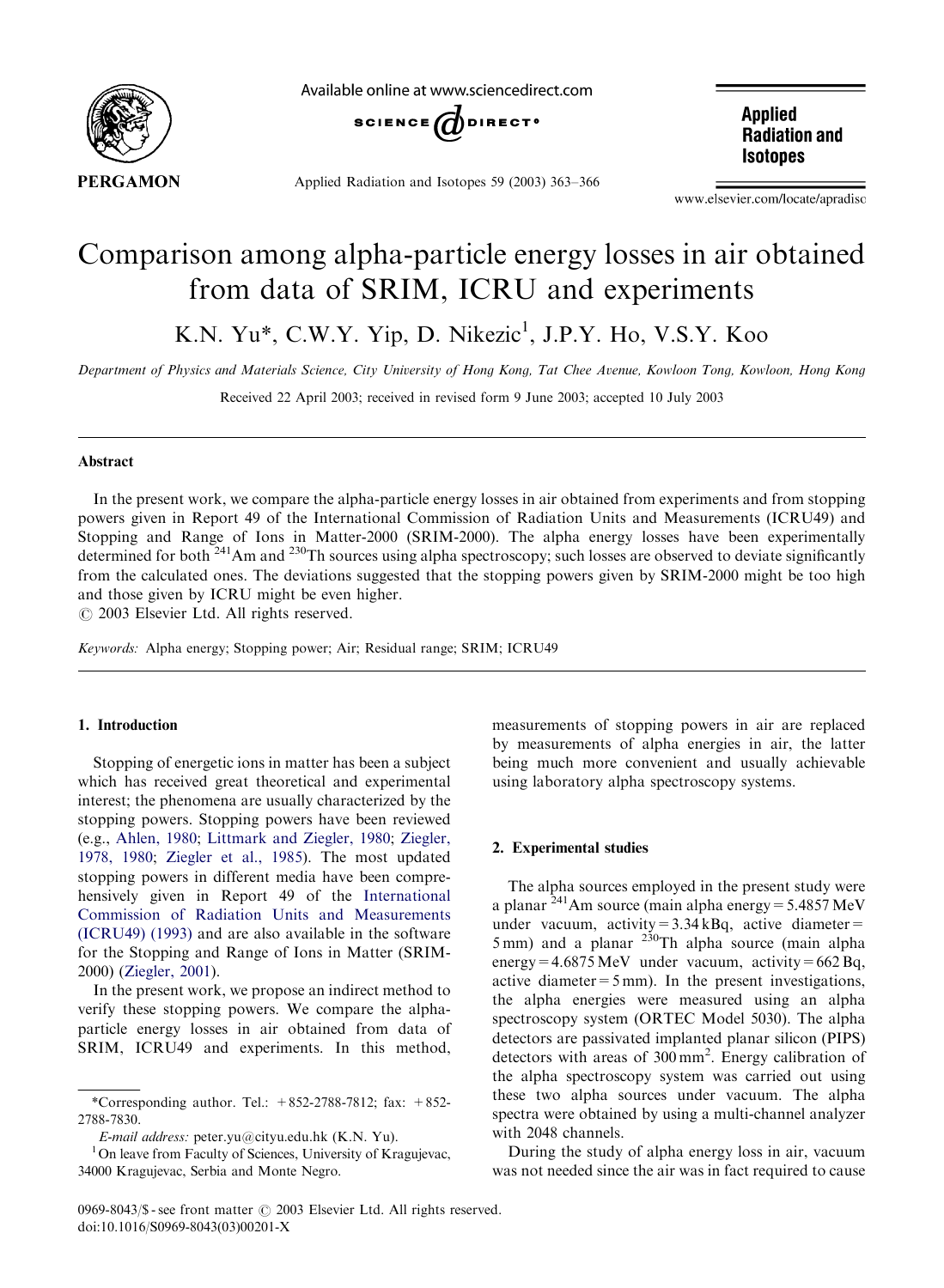<span id="page-1-0"></span>

Fig. 1. Comparison between experimental data (three sets) for alpha energies from 241Am in air as well as the calculations from ICRU data (dashed line), SRIM data (solid line) and SRIM data  $\times$  0.95 (dotted line).



Fig. 2. Comparison between experimental data (three sets) for alpha energies from  $230$ Th in air as well as the calculations from ICRU data (dashed line), SRIM data (solid line) and SRIM data  $\times$  0.95 (dotted line).

an energy loss of the alpha particles. The air temperature was  $22^{\circ}$ C, the relative humidity was 65% and the air pressure was 1012 hPa. The alpha source was placed on a holder inside the chamber of the alpha spectroscopy system and was facing up towards the detector. A collimator made of acrylic resin with a size of 25 mm  $(L) \times 25$  mm  $(W) \times 8$  mm  $(H)$ , and a hole at the center  $(Q1$  mm) was then placed above the alpha source to ensure that only alpha particles with nearly normal incidence were recorded by the detector. A ruler attached to the holder was provided with the alpha spectroscopy system to give the distance between the alpha source and the detector. Low-energy tails were very small and not readily observable in the present experiments.

The alpha energy losses in air were determined both for  $241$ Am and  $230$ Th sources. The results are shown in Figs. 1 and 2, respectively. Three sets of experimental data were obtained for each alpha source. For large alpha energies, the relative uncertainties in finding the peak alpha energies are very small, less than 1% for  $^{241}$ Am and around 2% for <sup>230</sup>Th. For small alpha energies, the relative uncertainties become about 10% for  $241$ Am and around 20% for  $230$ Th. These uncertainties have been shown in Figs. 1 and 2. We can also see that the experimental data are very consistent among themselves.

#### 3. Calculations from ICRU and SRIM

As mentioned before, stopping powers in different media have been comprehensively given by ICRU49 (International Commission of Radiation Units and [Measurements, 1993](#page-3-0)) and by SRIM-2000 [\(Ziegler,](#page-3-0)  $2001$ ). The stopping power of particles in matter is usually given for different alpha energies  $E$ , so we write

$$
-\frac{\mathrm{d}E}{\mathrm{d}x} = f(E). \tag{1}
$$

From this we have

$$
-\int_{E_0}^{E_x} \frac{dE}{f(E)} = \int_0^x dx = x,
$$
 (2)

where  $E_0$  is the initial energy of the alpha particle and  $E_x$ is the energy of the alpha particle after traveling a distance  $x$  in air. This step is the most critical one in the present proposed method, since it transforms the measurements of stopping powers in air vs. alpha energy to the measurements of alpha energies  $E<sub>x</sub>$  for different distances x in air.

We first employed the stopping powers provided in the ICRU49 report [\(International Commission of](#page-3-0) [Radiation Units and Measurements, 1993\)](#page-3-0). The linear stopping power of alpha particles in air were first fitted by the function:

$$
f(E) = \sum_{i=1}^{5} a_i E^{b_i} e^{c_i E}
$$
 (3)

which gave the coefficients  $a_1 = -14.42$ ;  $a_2 = 17.05$ ;  $a_3 = 207.4$ ;  $a_4 = -87.89$ ;  $a_5 = -130.5$ ;  $b_1 = 0.4301$ ;  $b_2 = 0.3222$ ;  $b_3 = 0.5947$ ;  $b_4 = 0.7725$ ;  $b_5 = 0.5118$ ;  $c_1 =$  $-0.2149$ ;  $c_2 = -0.1945$ ;  $c_3 = -2.136$ ;  $c_4 = -2.040$ ;  $c_5 =$  $-2.308.$ 

Fittings were carried out using the SigmaPlot<sup>®</sup> 5.0 software with iterations. The relative errors, defined as (ICRU–Fit)/ICRU, are shown in [Fig. 3](#page-2-0) as a function of the alpha energies, where ICRU refers to the ICRU49 data while Fit means the estimated value from the best fit to the ICRU49 data. One can see that most of the discrepancies are less than  $1\%$ , except for the largest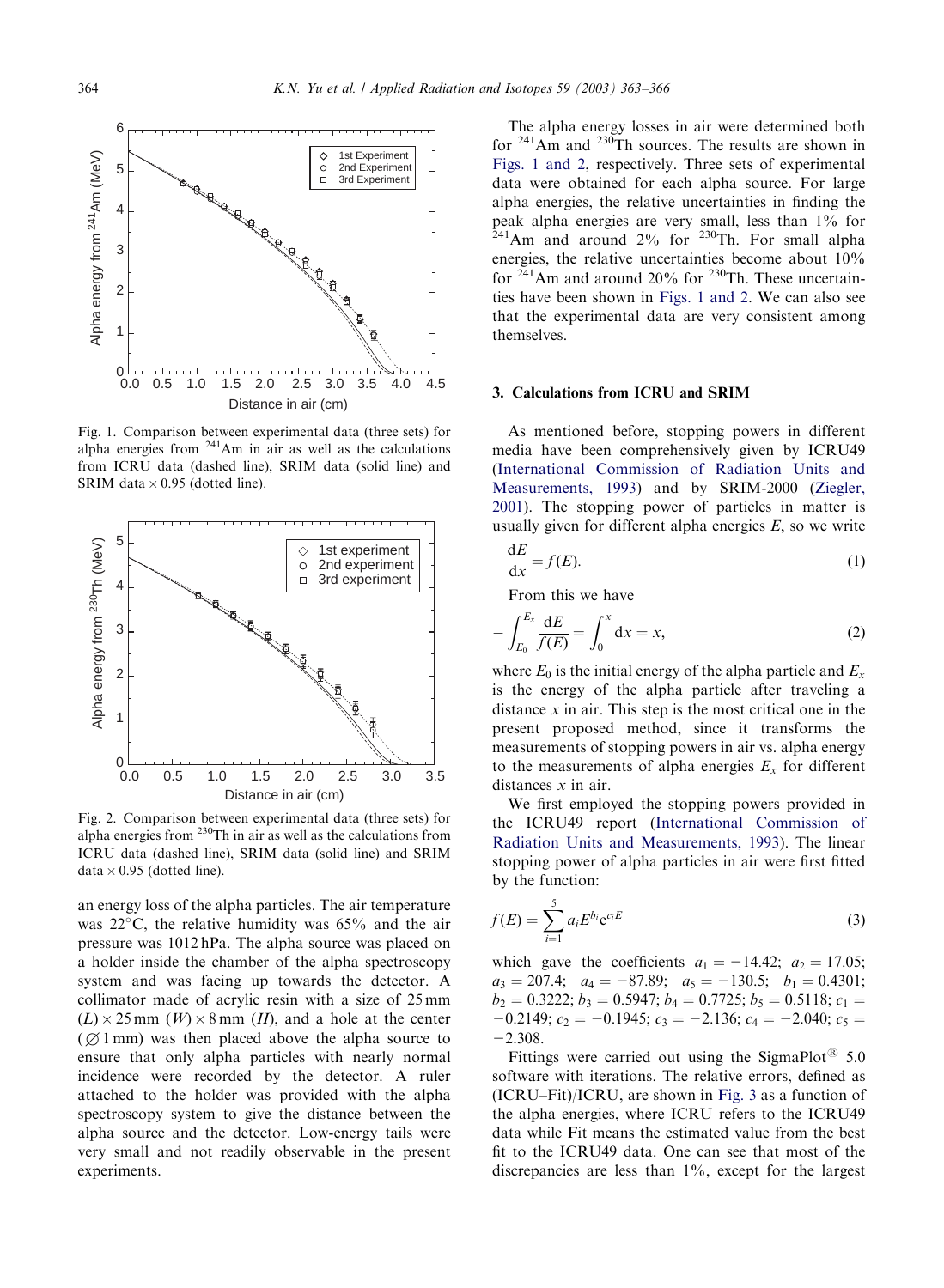<span id="page-2-0"></span>

Fig. 3. Relative errors, defined as (ICRU-Fit)/ICRU, shown as a function of the alpha energies, where ICRU refers to the ICRU49 data while Fit means the estimated value from the best fit to the ICRU49 data.

considered energy of  $10 \,\text{MeV}$ , which is in fact outside the energy range of our interest. By using Eq.  $(2)$ , one can obtain the relationships between the distance  $x$  in air and the alpha energy  $E_x$ . These are plotted as the dashed lines in [Figs. 1 and 2](#page-1-0) for  $2^{41}$ Am and  $2^{30}$ Th, respectively.

We then employed the stopping powers provided by the SRIM-2000 ([Ziegler, 2001\)](#page-3-0), which calculated the stopping and range of ions  $(10 \text{ eV} - 2 \text{ GeV} / \text{amu})$  into matter using a quantum mechanical treatment of ion– atom collisions (the manual of SRIM refers to the moving atom as an ''ion'', and all target atoms as ''atoms''). A full description of the calculation is found in the tutorial book written by [Ziegler et al. \(1985\).](#page-3-0)

On the main menu of the SRIM-2000 software, the stopping and range table was selected. In this table, we selected ''Helium'' in the ion row and clicked ''Compound Dictionary'' to select ''Air'' to be the target. Finally, we clicked "Calculate Table" and a list of total stopping powers and estimates of the range for alpha particles in air was generated. These data were fitted using the function:

$$
f(E) = \sum_{i=1}^{6} a_i E^{b_i} \exp(c_i E)
$$
 (4)

with the coefficients  $a_1 = -10.1139$ ;  $a_2 = 20.1723$ ;  $a_3$ =208.1295;  $a_4$ =-96.9209;  $a_5$ =-128.8977;  $a_6$ =-9.8901;  $b_1 = 0.3348;$   $b_2 = 0.2940;$   $b_3 = 0.5570;$   $b_4 = 0.7475;$ <br>  $b_5 = 0.4619;$   $b_6 = 0.7501;$   $c_1 = -0.5027;$   $c_2 = -0.1973;$  $b_5=0.4619; b_6=0.7501; c_1=-0.5027; c_2=-0.1973;$  $c_3 = -2.8810$ ;  $c_4 = -2.7620$ ;  $c_5 = -3.0926$ ;  $c_6 = -0.2455$ .

Fittings were again carried out using the SigmaPlot<sup>®</sup> 5.0 software with iterations. The SRIM data required one more set of coefficients than the ICRU data to give a satisfactory fit. The relative errors, defined as (SRIM– Fit)/SRIM, are shown in Fig. 4 as a function of the alpha energies, where SRIM refers to the SRIM-2000 data while Fit means the estimated value from the best



Fig. 4. Relative errors, defined as (SRIM-Fit)/SRIM, shown as a function of the alpha energies, where SRIM refers to the SRIM-2000 data while Fit means the estimated value from the best fit to the SRIM-2000 data.

fit to the SRIM-2000 data. One can see that the discrepancies are always smaller than 1%, except for the lowest considered energy of  $10 \text{ keV}$ , where the discrepancy was 1.07%. Again, by using Eq. (2), one can obtain the relationships between the distance  $x$  in air and the alpha energy  $E_x$ . These are plotted as the solid lines in [Figs. 1 and 2](#page-1-0) for  $2^{41}$ Am and  $2^{30}$ Th, respectively.

#### 4. Discussions and conclusions

From [Figs. 1 and 2](#page-1-0), the discrepancies between the experimental data and the calculations using ICRU and SRIM data are obvious, especially for large distances of air or for low alpha energies. The calculations from ICRU data and the SRIM data themselves also have some discrepancies, particularly in the low alpha energy region; these are due to the Bragg peak in the ICRU data being slightly larger than that in the SRIM data. However, these discrepancies are much smaller than those between the calculations and the experimental results.

An independent check of the discrepancies among the experimental data, the ICRU data and the SRIM data can be performed by looking at the inferred alphaparticle ranges in air, although it is not the objective of our experiments to determine alpha-particle ranges. A commonly used empirical formula ([Kinsman, 1954](#page-3-0)) can be employed to estimate the ranges  $R$  in air (cm) for alpha particles with different energies  $E$  (MeV) as

$$
R = 0.56E \quad \text{(for } E < 4 \text{ MeV)},\tag{5}
$$

$$
R = 1.24E - 2.62 \quad \text{(for } 4 < E < 8 \text{ MeV)}.
$$
\n(6)

For our alpha sources,  $^{241}$ Am (alpha energy = 5.4857 MeV) and <sup>230</sup>Th (alpha energy =  $4.6875$  MeV), the